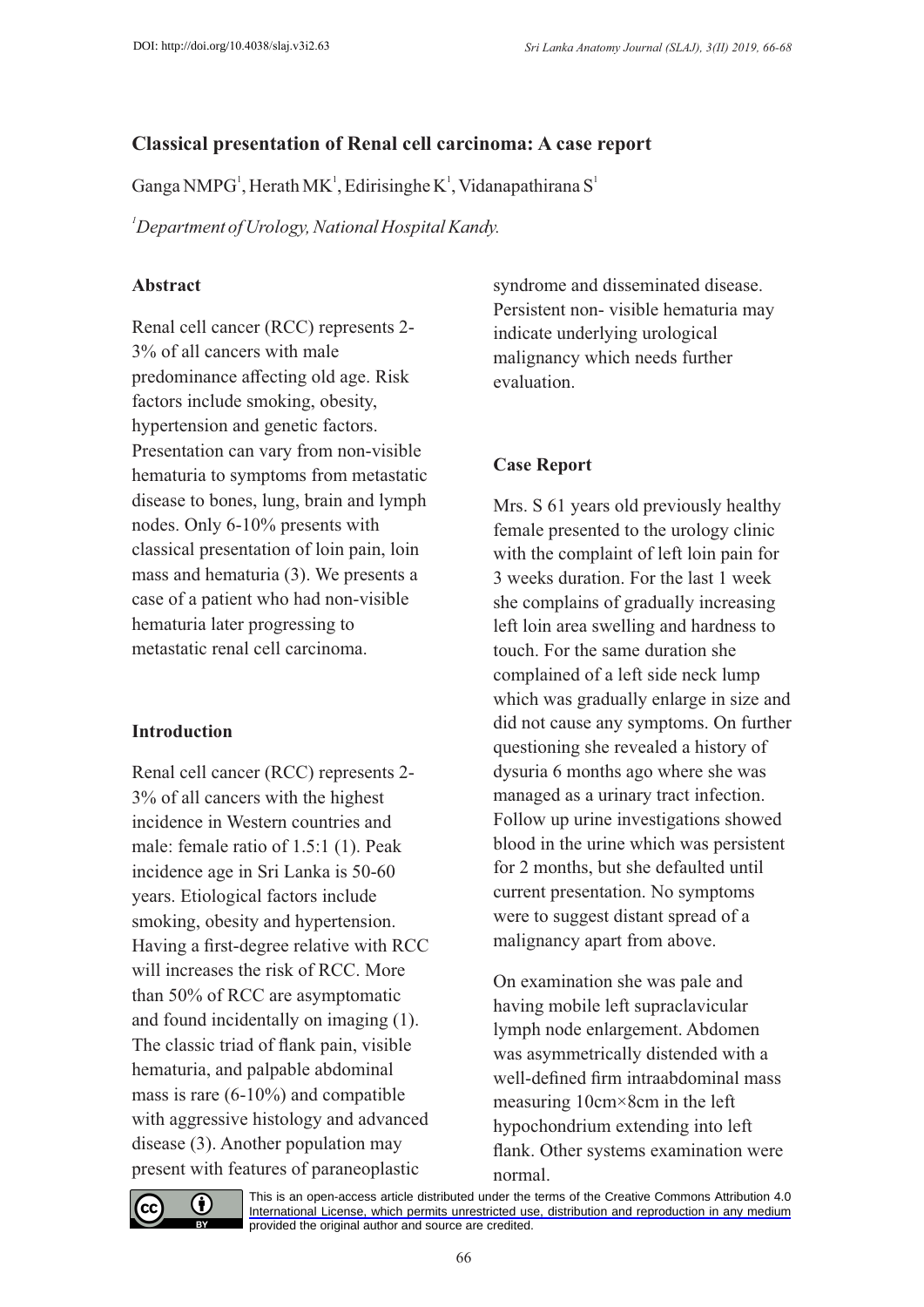Urine analysis showed microscopic hematuria and complete count remarkable for 7.7g/dl hemoglobin level. USS abdomen revealed a solid mass measuring  $8\times10\times12$  cm arising from left kidney. Fine needle aspiration of supraclavicular LN demonstrated malignant smear. CECT IVU and Chest was ordered subsequently. It confirmed the mass to be in consistent with left side renal cell carcinoma with evidence of loco regional LN metastasis. (T2b N1 M0).

After multi-disciplinary team discussion left side open radical nephrectomy was done. There was no ipsilateral adrenal gland involvement so it was preserved. There were extensive para-aortic LN enlargement which were not dissected. Renal vessels and IVC appeared clear of tumor. Patient recovered fully within 2 days and no complications were encountered. Histology revealed type 1 papillary carcinoma of Fuhrman grade 1. Tumor emboli were seen in perihilar vessels. Later patient was referred to oncology care and started on systemic therapy with tyrosine kinase inhibitors.

#### **Discussion**

Loin is the area of abdomen between the 12th rib and the iliac crest. Lump in the loin can be intraabdominal or extra abdominal in origin. Revising the organs in that region differential diagnosis includes lump arising from spleen, kidney, descending colon, small bowel or rarely retroperitoneum. Classical examination findings like

moving with respiration and alternative bands of resonance over the lump may help to differentiate renal masses from others. This patient belongs to the rare group of classical presentation of RCC, hematuria, loin pain and loin mass. This patient has had microscopic hematuria preceding loin mass, but lost to the follow up. Palpable renal mass indicates advanced disease and poor prognosis (1). Curative surgery could be feasible in this patient if identified early. That indicates the importance of evaluating non-visible hematuria as it can harbors underlying malignancy. Staging imaging puts the patient to locally advanced (stage 3) disease category, where curative surgery is not possible. But cytoreductive nephrectomy with systemic therapy has better survival than systemic therapy alone (2). That is the reason for nephrectomy in this patient with the added benefit of symptoms alleviation. This patient had type 1 papillary cancer which has good prognosis compared to clear cell carcinoma but overall prognosis seems to be poor.

#### **Conclusion**

This case report emphasizes the importance of evaluation of non-visible hematuria which may identify early disease for curative intervention.

# **Correspondence**

Dr N.M.P Gagana Ganga 48/4 Jesmin Gardens, Peradeniya. 0719096963 nmpgagana@gmail.com